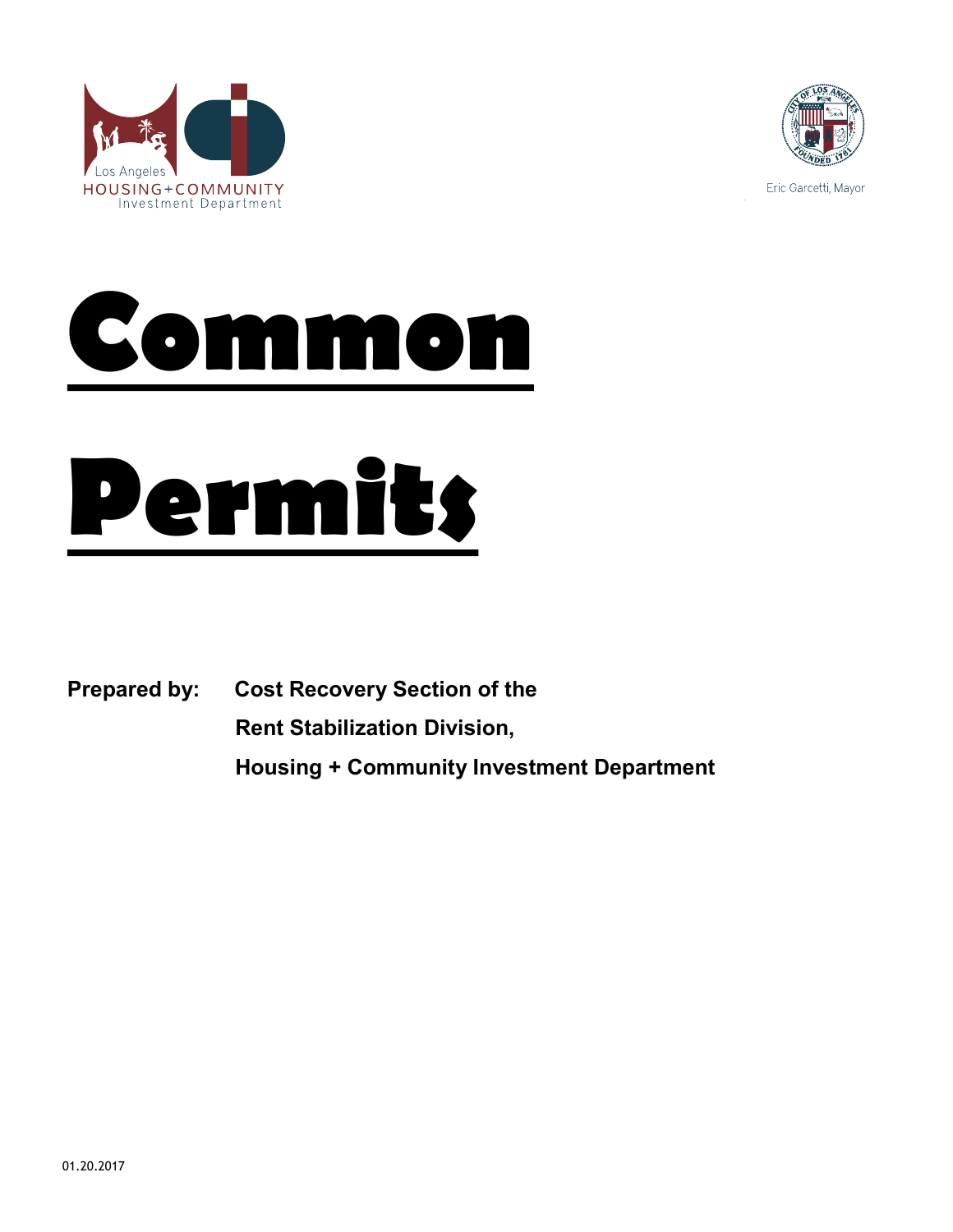All Building and Mechanical Permits are issued by the Los Angeles Department of Building and Safety (LADBS). Individuals planning to do construction, rehabilitation or repair work on rentalincome property at a cost of \$501 or more must verify with the LADBS if a building permit will be necessary for the type of work contemplated. A permit is not required where the work regulated by the City's building code is valued at \$500 or less, unless it affects the structural stability of a building, or public safety, or is doe to make a building conform to the requirements of this code for change in use or occupancy. Permits for work to be done at a rental-income property must be obtained by an individual with a valid State of California Contractor's License. Both property owner and contractor must also have a current Business License on file with the City of Los Angeles, Office of the City Clerk, if required by the City of Los Angeles. All inspections, Correction Notices, and Final approvals of the work authorized by the permit, is done through the LADBS.

If an owner wishes to recover a portion of the cost of the improvements (that affect the tenant(s) directly), they may prepare and submit a rent adjustment application to the Housing & Community Investment Department (HCIDLA) in order to legally raise the affected tenants rent for a period of 72 months or more. After the authorized work is completed and approved by LADBS, copies of the Permits, inspection approvals, and other required documentation, are submitted to HCIDLA Cost Recovery staff to facilitate the processing and potential approval of their application.

**The following list is NOT inclusive of every permit that might be required.** It has been put together by Cost Recovery staff to assist applicants for Capital Improvement rent increases, based on staff experience reviewing capital improvement applications. Applicants must refer to the LADBS or other agencies that sign off on building permits for complete information relevant to their particular case.

# **AIR CONDITIONING**

Air Conditioning appliances that impact a number of units, and/or are permanently installed, or are replacements for those units, and all rooftop A/C's require permits as would an air-conditioning system in a gym, recreation room, or other place of assembly.

*Exception*: An air conditioning unit that is installed in a window of an individual rental unit, and plugged into an existing receptacle, does not require a permit.

# **AWNING**

A permit is required.

Exception: Attached awnings located outside of Fire District No. 1 extending no more than 4 feet from the exterior of the building.

# **BALCONY**

.

A permit is required for a new balcony or structural repair to an existing one.

**Exception**: Replacement of a few of the guardrail uprights or recoating of the balcony surface does not require a permit.

# **BATHTUB**

A plumbing permit is required for a bathtub installation and/or alterations to the plumbing system; and a building permit is also required if the floor, sub-floor, and/or wall(s) need to also be repaired or portions replaced due to dry-rot, structural, or termite damage.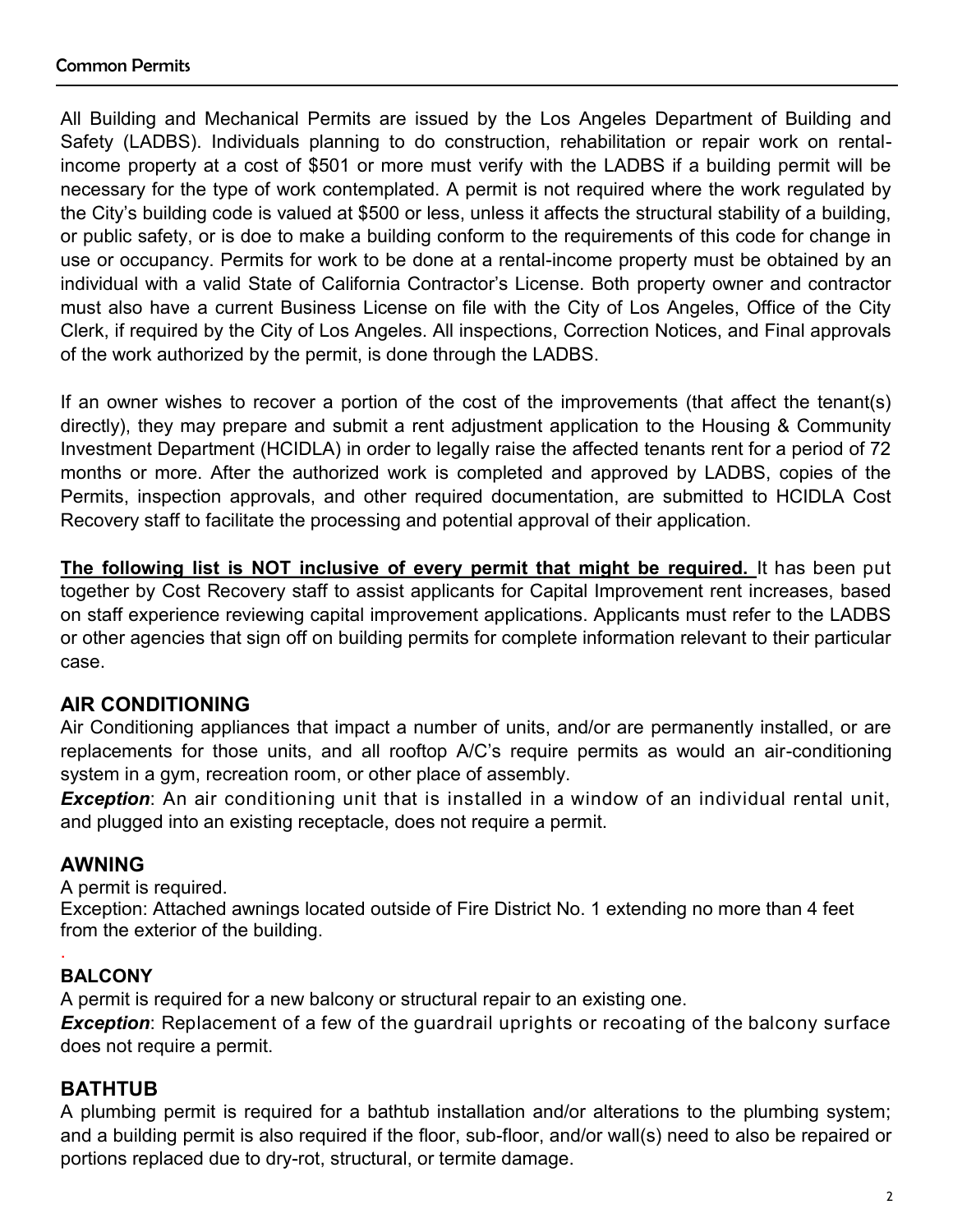**Exception**: Re-coating or repairing the surface of a bathtub does not require a permit.

# **BIRD SPIKES**

Do not require a permit.

## **CABINETS**

New cabinets installed in a Kitchen or Bathroom require a permit.

*Exception*: Repair/replacement of broken or missing drawers, doors, or shelving, or refinishing of the cabinet surface does not require a permit.

## **CARPETING**

Does not require a permit.

## **CHILLER**

Permit is required for installation, replacement or replacement of major components. A Chiller is a large piece of cooling equipment that removes heat from a liquid, such as water. It has four major components, the compressor, evaporator and condenser, and controller unit. It cools and dehumidifies air in mid- to large-size commercial and industrial facilities, and they are sometimes connected to outside cooling towers.

## **COUNTERTOPS**

In the kitchen or bathroom, do not require a permit unless the work is part of a remodel, which requires specific clearances on all sides of an island and therefore requires a permit. (See Remodel)

## **DECORATIONS**

On the walls or outside of the building do not require a permit.

## **DOORS**

Permit required for any new doorway, or replacement/alteration of wall framing around doorway. *Exception*: Door itself, unless it's a Fire Door.

## **DRAPES**

Do not require a permit.

## **DRYWALL**

Permit is required if sheets are installed; especially on the ceiling where the drywall can fall down. The \$500 rule applies.

## **ELECTRICAL**

Permits are required for all new electrical work, including new receptacles, switches, outlet boxes for smoke detectors or light fixtures, exterior lighting exterior receptacles, appliances, sub-panels, and/ or main panels, phone and communication wiring.

*Exception*: Replacement of receptacles, switches, light fixtures, or smoke detectors where there is existing, approved, electrical wiring.

*Exception*: Low Voltage wiring for intercom or alarm systems, speakers, TV cable & outside Low-Voltage lighting.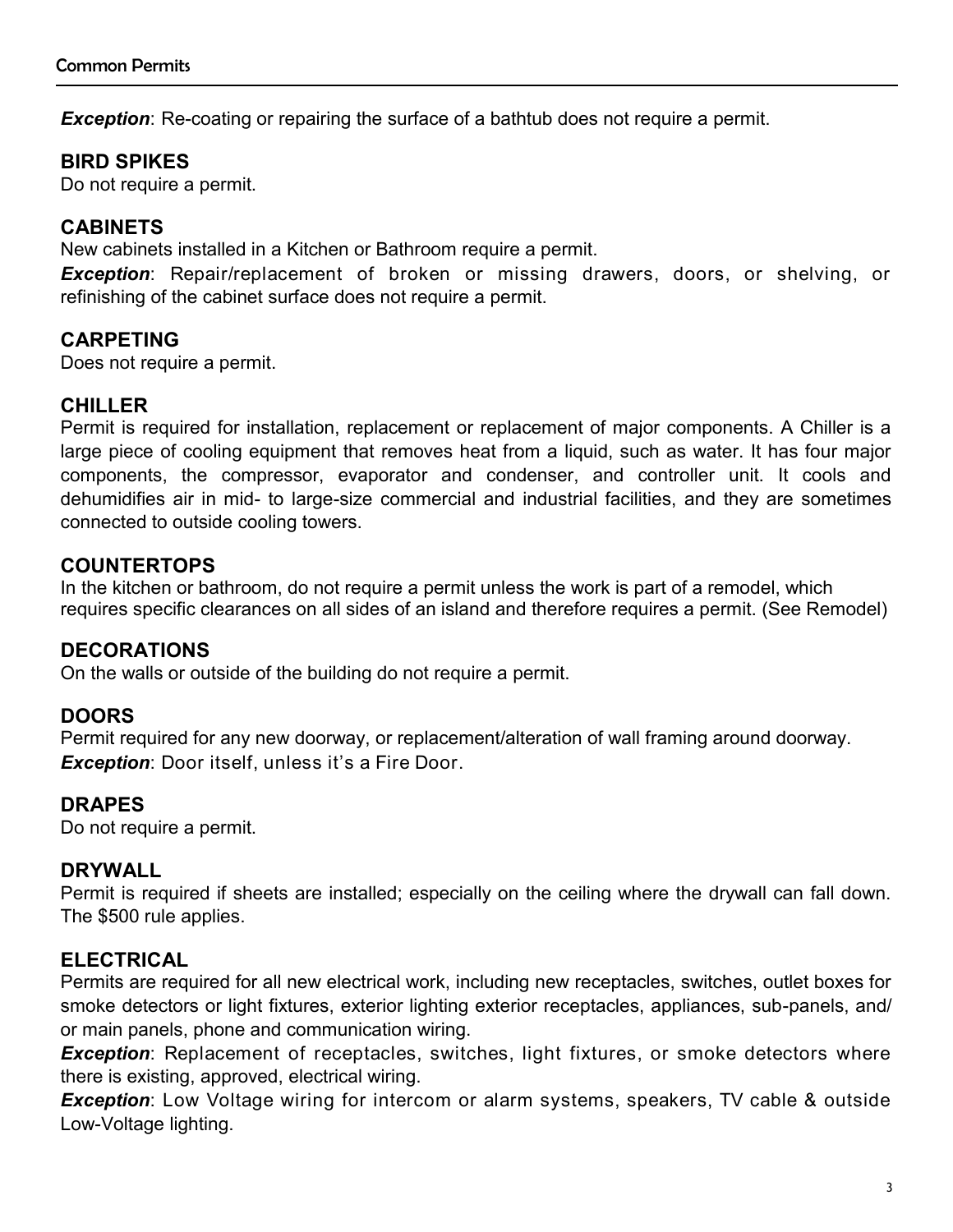# **ELECTRIC METERS**

Permits are required for the conversion of a "Master Metered" system to individual meters, (or the reverse).

# **ELEVATORS**

Permits are required for various aspects of elevator repair, remodeling, alteration or modification, as well as, for the installation of new elevators. It's best to check with a Building and Safety Elevator Inspector for a specific determination as to the need for a permit. Ancillary work, such as the installation of a phone and smoke detectors for elevators must be up to code for Inspectors to sign off on an elevator permit.

## **FANS**

Portable fans or ceiling fans do not require a permit, if there is an existing electrical box,.

## **FASCIA WOOD**

Replacement is a capital improvement. No permit needed if cost expended is less than \$501.

## **FENCES**

All concrete block walls over 42" high and wood or metal fences over 10 feet high require a permit.

## **FIRE DOORS**

The installation or replacement of any Fire doors requires a permit.

## **FIRE EXTINGUISHERS**

Do not require a permit.

## **FIXTURES**

Bathroom and kitchen fixtures, e.g. Shower heads, tub spouts, faucets, handles, and trim.

## **FLOORING**

Requires a permit if sub-floor (wood planks or plywood over floor joists) is replaced, or any structural repair.

**Exception**: Installation of linoleum, tile, carpet, hardwood or other cosmetic floor covering material.

## **FOUNDATION**

A new or replaced section of the foundation of a building or structural re-enforcement of the foundation of a building requires as permit.

## **GARBAGE DISPOSAL**

Requires a Permit if replaced, however, if the same unit is reinstalled, no permit is required.

## **GARAGE**

Permits are required for a new garage, an addition, structural alteration, a change in use (such as a change to a storage building), or demolition.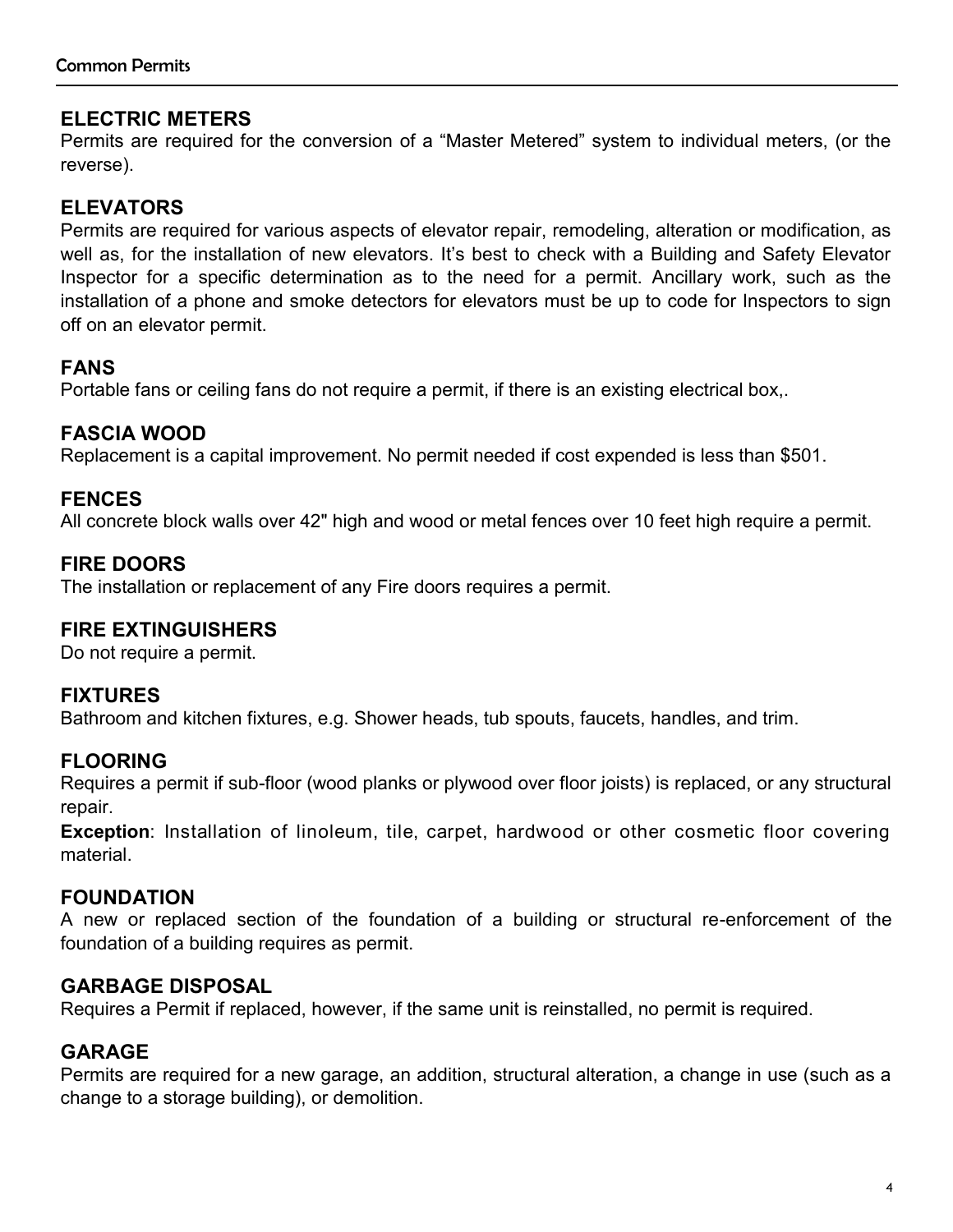## **GARAGE DOOR MOTOR**

Permit is required for motor and electrical work.

**HEATER** Floor, wall, attic, or ceiling heating appliances all require a permit for installation, or replacement of the control valve or venting system.

## **HOOD, STOVE**

New with electrical wiring installed, requires a permit.

## **MAGNESITE**

Requires a permit if the magnesite is removed for repairs to the sub-floor, walkway, landing or steps. **Exception**: Re-coating of surface. Defined as: A floor coating, opaque, formulated for or applied to flooring; including but not limited to decks, porches, and steps; a clear coating formulated and applied to concrete flooring.

#### **PAVING**

New or replacement paving of a parking lot, with parking stripes, and wheel stops requires a permit. An "A" permit is required from the Department of Public Works if the sidewalk or driveway "apron" (the area between the street and private property line) is added or replaced.

*Exception*: " Flatwork" , such as paving of an area, walkway, driveway, or installation, repair, or replacement of "black top" (asphalt material).

## **PLUMBING**

Any installation, alteration, or replacement of plumbing appliances, fixtures, or piping (water, drain, venting, or gas). Any type of plumbing work valued at \$501 or more performed on the premises.

**COPPER RE-PIPING:** Valuation is based on number of fixtures in one-bathroom units and two-bathroom units; and common area (universal) fixtures (such as those for a Laundry Room), are paid by all tenants. This includes Vertical and Horizontal water lines and Shut-Off valves that are installed along with the new water lines. Plastering and patching drywall related to copper re-piping is a capital improvement;

**MAIN LINE:** The " Water Service" main line runs from the Water Meter, located in the parkway area, adjacent to the street; or from a water meter located adjacent to a rear alley, to the building. A trench is usually required to be dug between the Water Meter and the building. A permit is always required to install or replace a Water Service main line.

**PLUMBING TRAP(S):** The installation of a new trap, commonly found under the kitchen or bathroom sink, or under a shower, bathtub, or near a washing machine always require a permit.

**SPRINKLERS:** The installation or replacement of piping and/or fire sprinklers always requires a permit, as does the installation of a new sprinkler valve for yard watering. Except for the valves, yard-sprinkler piping does not require a permit.

**VALVES:** The installation or replacement of any Water (Angle stops, shower, and/or bathtub valves) or Gas valve requires a permit.

**WATER HEATERS:** The installation or replacement of any Water Heater or storage tank requires a permit. It usually requires strapping of the appliance to resist horizontal displacement during an earthquake.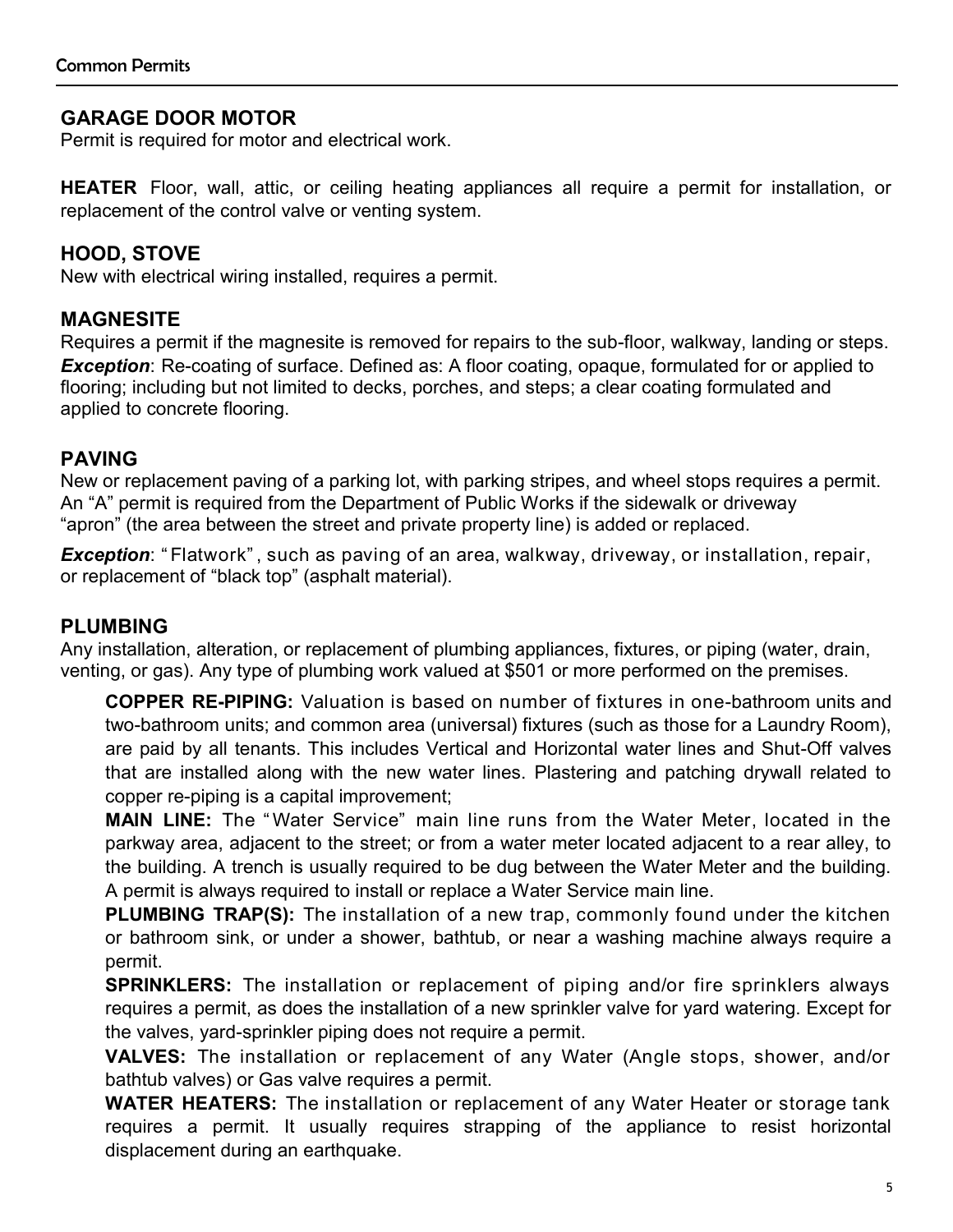**YARD DRAINS:** Drain piping voluntarily installed in order to drain water away from a building and to the street does not require a permit. If it is done involuntarily, this means that HCIDLA issued an Order. Based on the work completed it may require a permit.

## **POST**

Installation or replacement of any post requires a permit if it is needed for structural support of any portion of the building, such as for the under floor framing or to support a section of roof located over the porch.

# **RAILINGS**

Permit is required. Hand rails require a permit if there are more than three (3) steps.

**Exception**: Decorative railings that are for appearance only and will not have to support the weight of anyone leaning on it.

## **REMODELING**

Permits are required for all aspects of the remodeling of a unit, bathroom, kitchen, common area or exterior of a building. Permits are also required for any installation, replacement, or substantial repair of the Building, Plumbing, Electrical, or Heating system of any building.

## **ROOFING**

Any re-roof requires a permit, with the exception of repairs and patching.

## **SHOWER PAN**

New installation or replacement requires a plumbing permit.

# **SMOKE DETECTOR**

Permits are required for new smoke detectors installed with new electrical wiring.

# **STAIRS**

New or replacement stairways, guardrails, or any structural repair, or steps to the roof require permits.

*Exception*: Replacement of a few stair treads, or guardrail uprights.

# **STEPS**

Permit is required for concrete or wood steps that are installed, constructed or rebuilt, if over 3 steps are involved.

# **STUCCO**

New installation, or removal & replacement (where the building framing is exposed) and/or when new plywood installed.

*Exception*: Repair to the surface, such as patching, sealing, or painting.

## **SWIMMING POOL**

Requires a permit from the Los Angeles County Health Department. The lighting inside the pool, the depth-lines, and one-hand and/or two-hand rails must be inspected and approved.